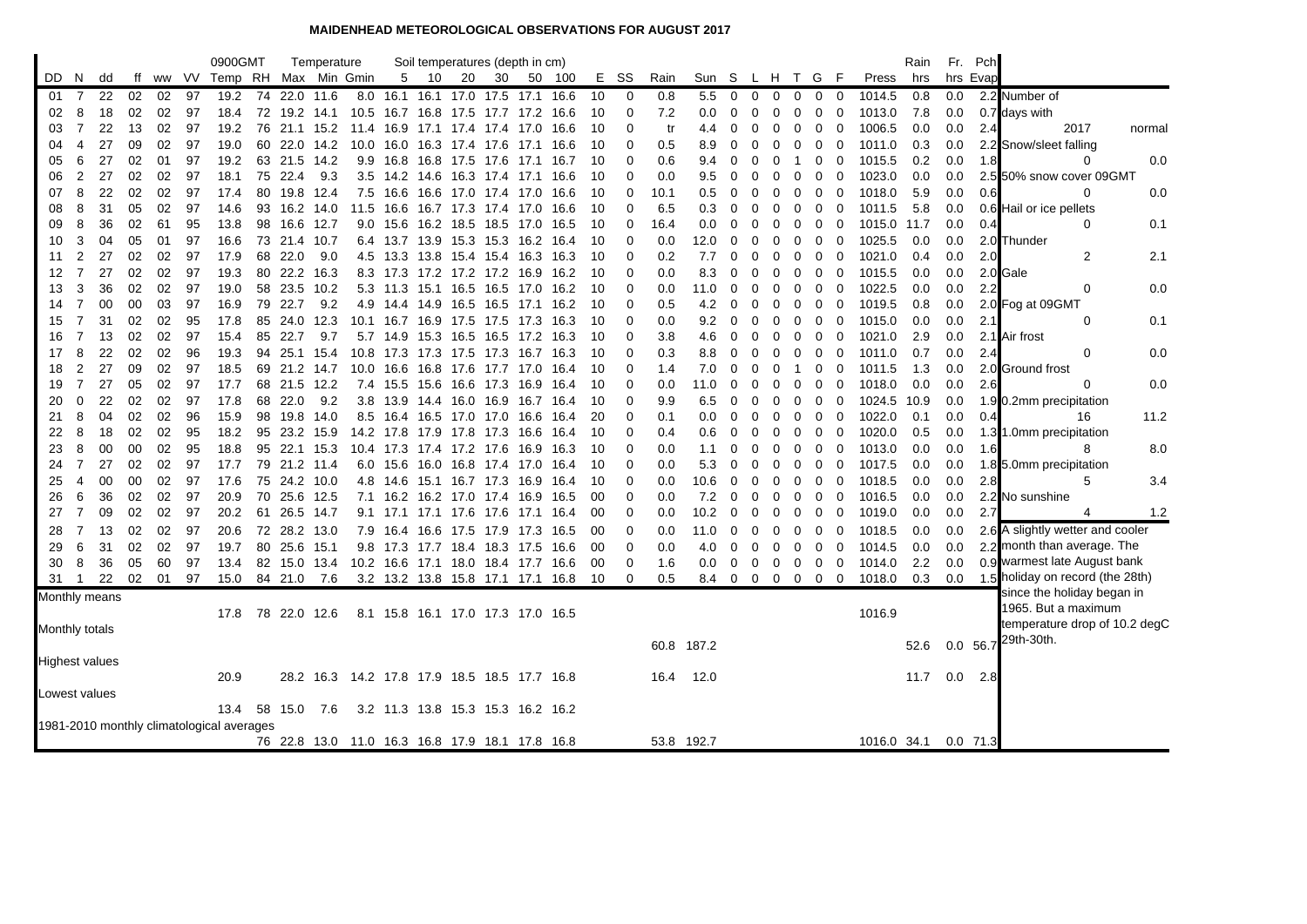Key

| DD: |      |
|-----|------|
|     | date |
|     |      |

| 07GMT observations |         |                                                                                            |   |                                                                                                        |                       |                                                    |                                       |                             |  |  |  |  |  |  |  |
|--------------------|---------|--------------------------------------------------------------------------------------------|---|--------------------------------------------------------------------------------------------------------|-----------------------|----------------------------------------------------|---------------------------------------|-----------------------------|--|--|--|--|--|--|--|
| N                  |         | cloud cover (oktas, 9=obscured)                                                            |   |                                                                                                        | dd                    |                                                    |                                       | wind direction (degrees/10) |  |  |  |  |  |  |  |
| ff                 |         | wind speed (knots)                                                                         |   |                                                                                                        |                       |                                                    |                                       |                             |  |  |  |  |  |  |  |
| <b>WW</b>          |         | present weather code                                                                       |   |                                                                                                        |                       |                                                    |                                       |                             |  |  |  |  |  |  |  |
|                    |         | cloud decreasing                                                                           |   |                                                                                                        | 21                    |                                                    | recent rain                           |                             |  |  |  |  |  |  |  |
|                    | 2       | sky not changing                                                                           |   |                                                                                                        | 25                    |                                                    | recent rain shower                    |                             |  |  |  |  |  |  |  |
|                    | 3       | cloud increasing                                                                           |   |                                                                                                        | 50                    | intermittent sligth drizzle                        |                                       |                             |  |  |  |  |  |  |  |
|                    | 5       | haze                                                                                       |   |                                                                                                        | 61                    |                                                    | continuous light rain                 |                             |  |  |  |  |  |  |  |
|                    | 10      | mist                                                                                       |   |                                                                                                        | 63                    |                                                    | continuous moderate rain              |                             |  |  |  |  |  |  |  |
| VV                 |         | visibility (00-50 metres/100, 94 very poor, 95 poor, 96 moderate, 97 good)                 |   |                                                                                                        |                       |                                                    |                                       |                             |  |  |  |  |  |  |  |
|                    |         | Soil temperatures are for 0700GMT beneath bare soil (5, 10, 20cm) or grass (30, 50, 100cm) |   |                                                                                                        |                       |                                                    |                                       |                             |  |  |  |  |  |  |  |
| 09GMT observations |         |                                                                                            |   |                                                                                                        |                       |                                                    |                                       |                             |  |  |  |  |  |  |  |
|                    | Temp    | temperature (degC)                                                                         |   | <b>RH</b>                                                                                              | relative humidity (%) |                                                    |                                       |                             |  |  |  |  |  |  |  |
| Е                  |         | state of ground (00 dry, 10 moist, 20 wet, 90 cracked)                                     |   |                                                                                                        | SS                    | snow depth (cm)                                    |                                       |                             |  |  |  |  |  |  |  |
|                    | Press   | air pressure (mb)                                                                          |   |                                                                                                        |                       |                                                    |                                       |                             |  |  |  |  |  |  |  |
| 24 hour readings   |         |                                                                                            |   |                                                                                                        |                       |                                                    |                                       |                             |  |  |  |  |  |  |  |
|                    | Max     | maximum temperature (degC) beginning 09GMT                                                 |   |                                                                                                        | Min                   | minimum temperature (degC) ending 09GMT            |                                       |                             |  |  |  |  |  |  |  |
|                    | Gmin    | grass minimum temperature (degC) ending 09GMT                                              |   |                                                                                                        | Rain                  |                                                    | precipitation beginning 09GMT         |                             |  |  |  |  |  |  |  |
|                    | Sun     | sunshine (hours) sunrise-sunset                                                            |   |                                                                                                        | Rain hrs              |                                                    | hours of rainfall (>0.1mm/h) 09-09GMT |                             |  |  |  |  |  |  |  |
|                    | Fr. Hrs | hours of air frost (00-24GMT)                                                              |   |                                                                                                        |                       | Piche evaporation (ml) beginning 09GMT<br>Pch Evap |                                       |                             |  |  |  |  |  |  |  |
| Days with          |         |                                                                                            |   |                                                                                                        |                       |                                                    |                                       |                             |  |  |  |  |  |  |  |
| S                  |         | snow(5) or sleet(1) falling                                                                |   | 50% snow cover at 09GMT                                                                                |                       |                                                    | H                                     | hail or ice pellets         |  |  |  |  |  |  |  |
|                    |         | thunder heard                                                                              | G | gale                                                                                                   |                       |                                                    | F                                     | fog at 09GMT                |  |  |  |  |  |  |  |
|                    |         |                                                                                            |   | This information (and data for earlier months) is also available at<br>http://www.met.rdg.a.uk/~brugge |                       |                                                    |                                       |                             |  |  |  |  |  |  |  |